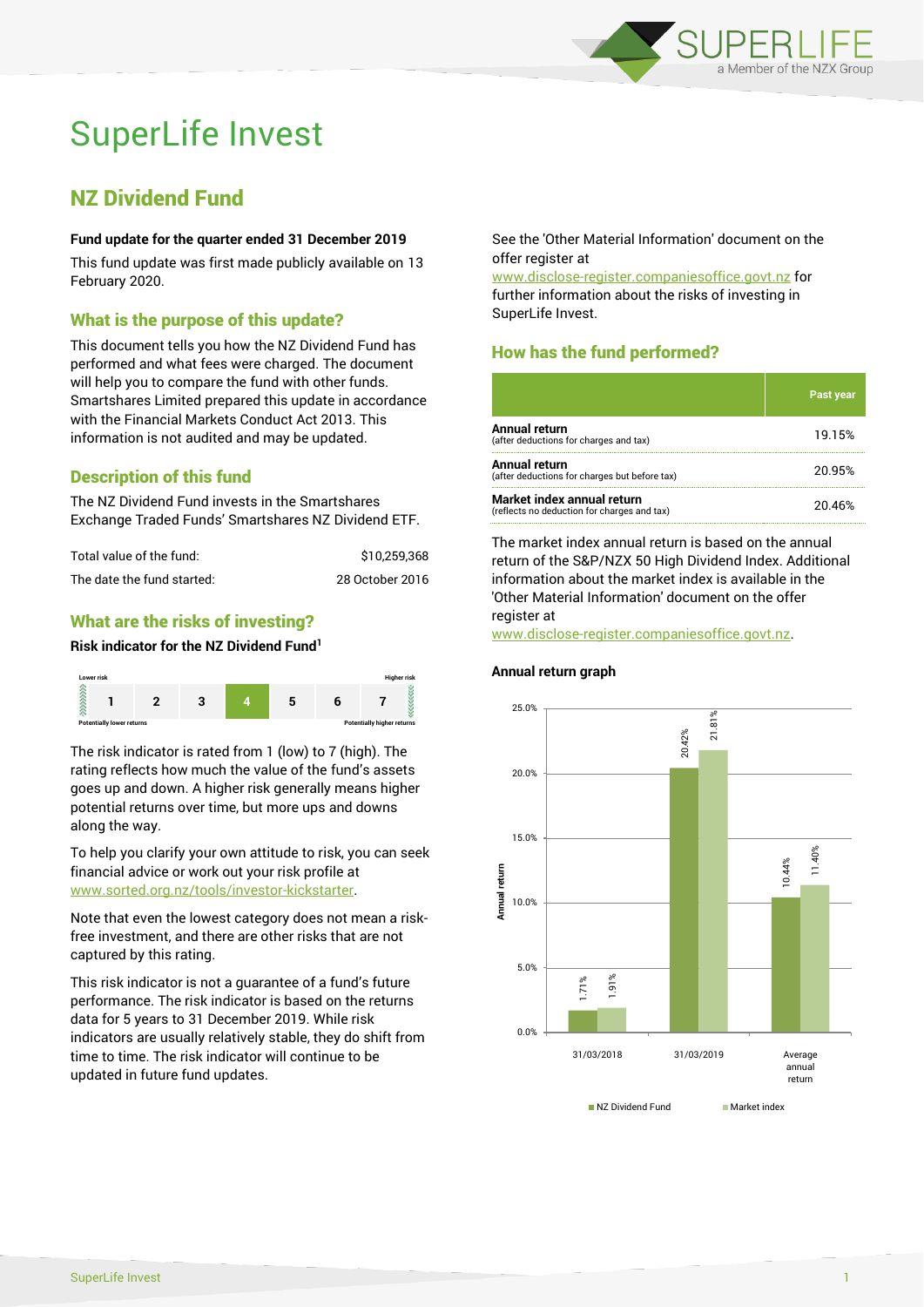

This shows the return after fund charges and tax for each year ending 31 March since the fund started. The last bar shows the average annual return since the fund started, up to 31 December 2019.

**Important:** This does not tell you how the fund will perform in the future.

Returns in this update are after tax at the highest prescribed investor rate (PIR) of tax for an individual New Zealand resident. Your tax may be lower.

## What fees are investors charged?

Investors in the NZ Dividend Fund are charged fund charges. In the year to 31 March 2019 these were:

|                                                       | % per annum of fund's<br>net asset value |  |
|-------------------------------------------------------|------------------------------------------|--|
| <b>Total fund charges</b>                             | በ 49%                                    |  |
| Which are made up of:                                 |                                          |  |
| <b>Total management and administration</b><br>charges | 0.49%                                    |  |
| Including:                                            |                                          |  |
| Manager's basic fee                                   | 0.46%                                    |  |
| Other management and<br>administration charges        | 0.03%                                    |  |
| Other charges                                         | Dollar amount per investor               |  |
| Administration fee                                    | \$12 per annum                           |  |

Investors may also be charged individual action fees for specific actions or decisions (for example, if an investor has a financial adviser and has agreed to pay a fee to the adviser for providing financial advice). See the Product Disclosure Statement for SuperLife Invest for more information about those fees.

Small differences in fees and charges can have a big impact on your investment over the long term.

GST is included in the fund charges set out above.

## Example of how this applies to an investor

Jess had \$10,000 in the fund and did not make any further contributions. At the end of the year, Jess received a return after fund charges were deducted of \$1,915 (that is 19.15% of her initial \$10,000). Jess paid other charges of \$12. This gives Jess a total return after tax of \$1,903 for the year.

#### What does the fund invest in?

#### **Actual investment mix**

This shows the types of assets that the fund invests in.



#### **Target investment mix**

This shows the mix of assets that the fund generally intends to invest in.

| <b>Asset Category</b>        | <b>Target asset mix</b> |
|------------------------------|-------------------------|
| Cash and cash equivalents    | 1.00%                   |
| New Zealand fixed interest   |                         |
| International fixed interest |                         |
| Australasian equities        | 99.00%                  |
| International equities       |                         |
| Listed property              |                         |
| Unlisted property            |                         |
| Commodities                  |                         |
| Other                        |                         |